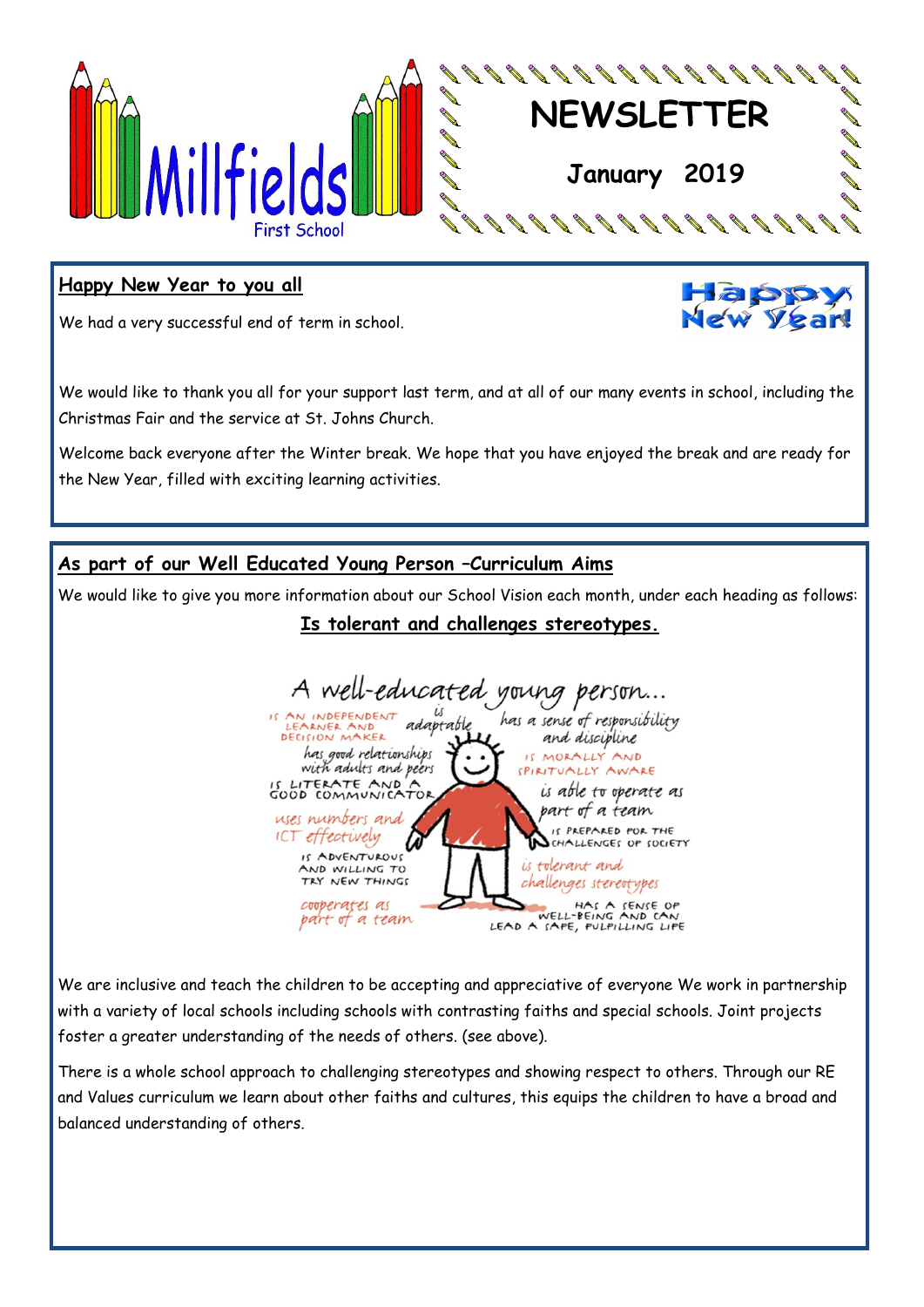# **School Book Fair (November - December 2018).**

We raised £450.50 at the Book Fair which was held at the end of last term.

Thank you very much for your support and the 100% commission earned will be spent on books for our School Library.

#### **Christmas Jumper Day 20178**





On Friday 7th December we supported Christmas Jumper Day and we raised £256.70 For Acorns Children's Hospice.

Thank you for your support in this fund raising event.

# **Christmas Fair 2018 (14th December).**

We would like to express a huge thank you to all parents who supported the Christmas Fair. The friends will be updating us shortly with the amount raised.

#### **Reception and Pre-School**

I f you have a child or know anyone who has a child who is due to start school in September 2019 please remember that the closing date for applications is 15th January 2019. Even if your child attends our pre-school or you have a sibling at Millfields you will still need to apply for a place.

To Find out more online: www.worcestershire.gov.uk/schooladmissions

We also have spaces in our pre-school which does help prepare children for their transfer into Reception. Children can join our pre-school at the start of the term following their third birthday. If you need any further information or assistance with your application please speak to the school office.

#### **Residential meeting for Year Four pupils and parents**

We have arranged a meeting for parents of pupils who are attending the Year Four residential visit to the Pioneer Centre in April 2019. The meeting will take place on Monday 21st January 2019 at 6.00pm. Year 4 pupils are also very welcome to attend this meeting.



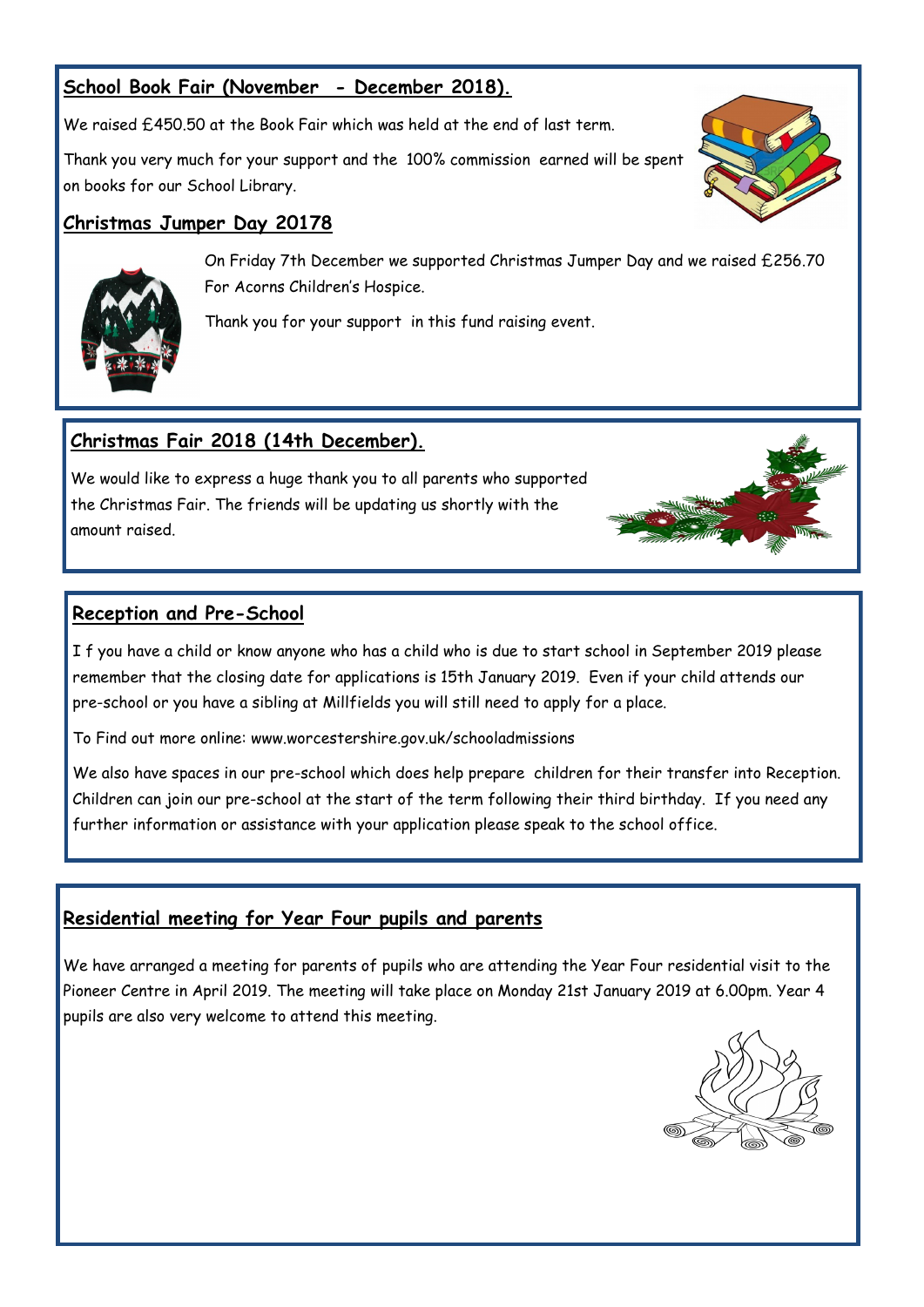|           |                                                                          | <b>Spring 1</b>                                                        |                                                                     | <b>Spring 2</b> |                                                                                               |
|-----------|--------------------------------------------------------------------------|------------------------------------------------------------------------|---------------------------------------------------------------------|-----------------|-----------------------------------------------------------------------------------------------|
|           | <b>KS1 (Years 1&amp;2)</b>                                               | <b>KS2 (Years 3&amp;4)</b>                                             | <b>KS1 (Years 1&amp;2)</b>                                          |                 | <b>KS2 (Years 3&amp;4)</b>                                                                    |
| Monday    | Zumba<br>$3.15 - 4.15$ pm<br>$14^{\text{th}}$ Jan – 11 <sup>th</sup> Feb |                                                                        | Zumba<br>$3.15 - 4.15$ pm<br>$25^{th}$ Feb - $25^{th}$ Mar          |                 |                                                                                               |
| Tuesday   |                                                                          |                                                                        |                                                                     |                 | <b>Tennis</b><br>$3.15 - 4.15$ pm<br>$26^{th}$ Feb – $9^{th}$ April<br>$7th$ May $- 21st$ May |
| Wednesday |                                                                          | <b>Basketball</b><br>$3.15$ pm $- 4.15$ pm<br>$16th$ Jan $-13th$ Feb   | <b>Tri Golf</b><br>$3.15$ pm $- 4.15$ pm<br>$27th$ Feb – $27th$ Mar |                 |                                                                                               |
| Wednesday | <b>Football</b><br>$3.15 - 4.15$ pm<br>$16^{th}$ Jan – $13^{th}$ Feb     |                                                                        |                                                                     |                 | <b>Football</b><br>$3.15 - 4.15$ pm<br>27 <sup>th</sup> Feb -3 <sup>rd</sup> April            |
| Thursday  |                                                                          | <b>Badminton (Yr 3)</b><br>$3.15 - 4.00$ pm<br>$17th$ Jan - $14th$ Feb |                                                                     |                 | <b>Badminton (Yr 4)</b><br>$3.15 - 4.00$ pm<br>28 <sup>th</sup> Feb - 4 <sup>th</sup> Apr     |
| Friday    |                                                                          | <b>Zumba</b><br>$3.15 - 4.15$ pm<br>$18^{th}$ Jan - $15^{th}$ Feb      |                                                                     |                 | Zumba<br>$3.15 - 4.15$ pm<br>$1st March - 29th$<br>March                                      |

### **Snow Closure Procedure**

If it is necessary to close the school because of snow the procedure is as follows:

Mr Gibbs has to notify Worcestershire County Council after 7am. This information will be published on the County Council's web site.

Parents will be informed in the following ways

- Listen to local radio stations
- Look at the County Council website www.worcestershire.gov.uk (alerts)
- · Check the school website http://millfieldsfirstschool.co.uk
- Ring the County Council Hub 01905 763763 or the parents snowline 01905 728588

**Please do not phone school as no one should be here!**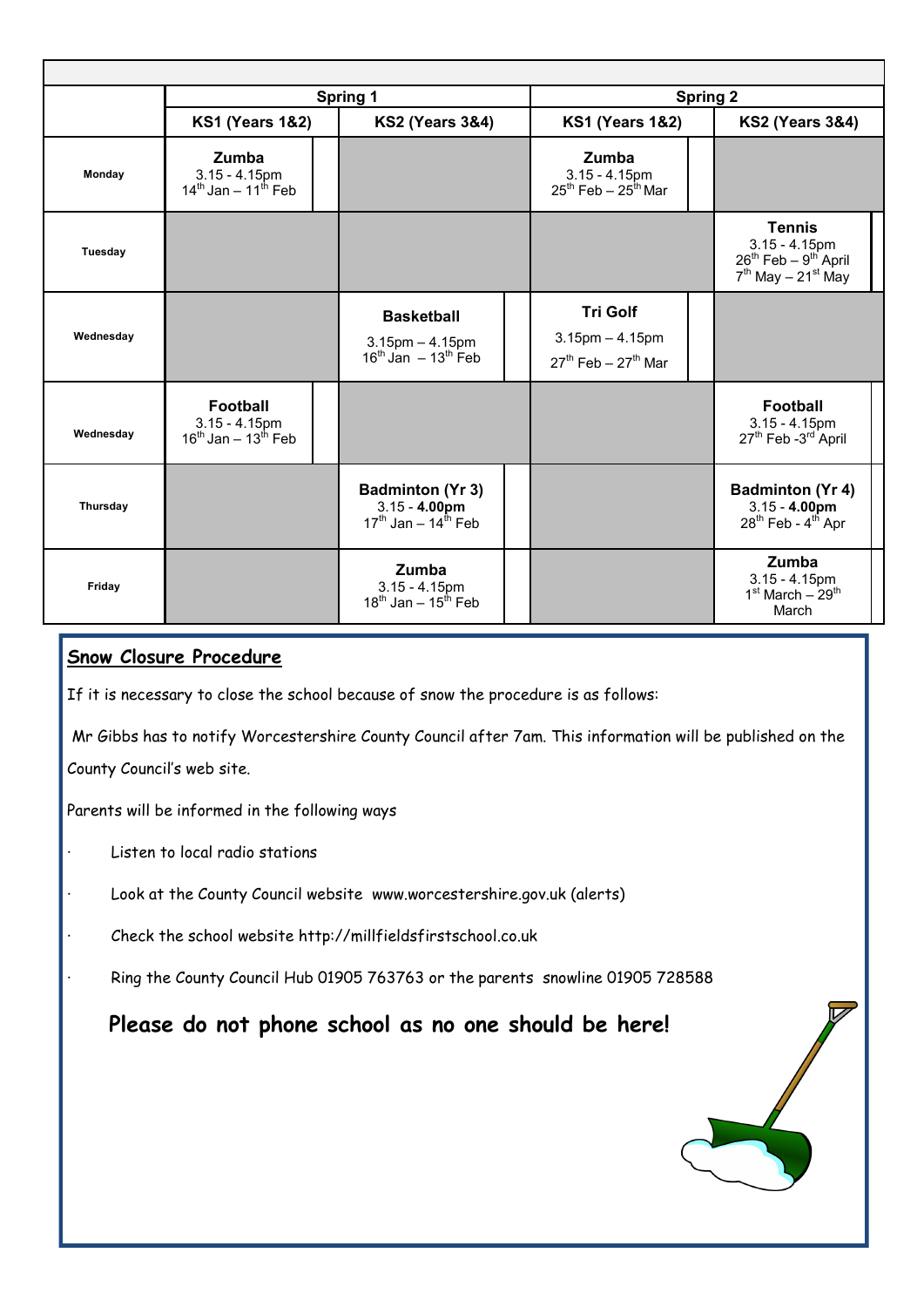# **Teaching School Alliance**.

A many of you know, Millfields is now part of a teaching school alliance called Bromsgrove Primary Teaching School Alliance. As from next September, we will be able to train teachers across our network of schools, with Charford First School being the lead school. This will be accredited by Birmingham City University. Applications are currently open. If you know of anyone who has a degree, and would like to train with us, please ask them to email itt@bptsa.worcs.sch.uk for further information.